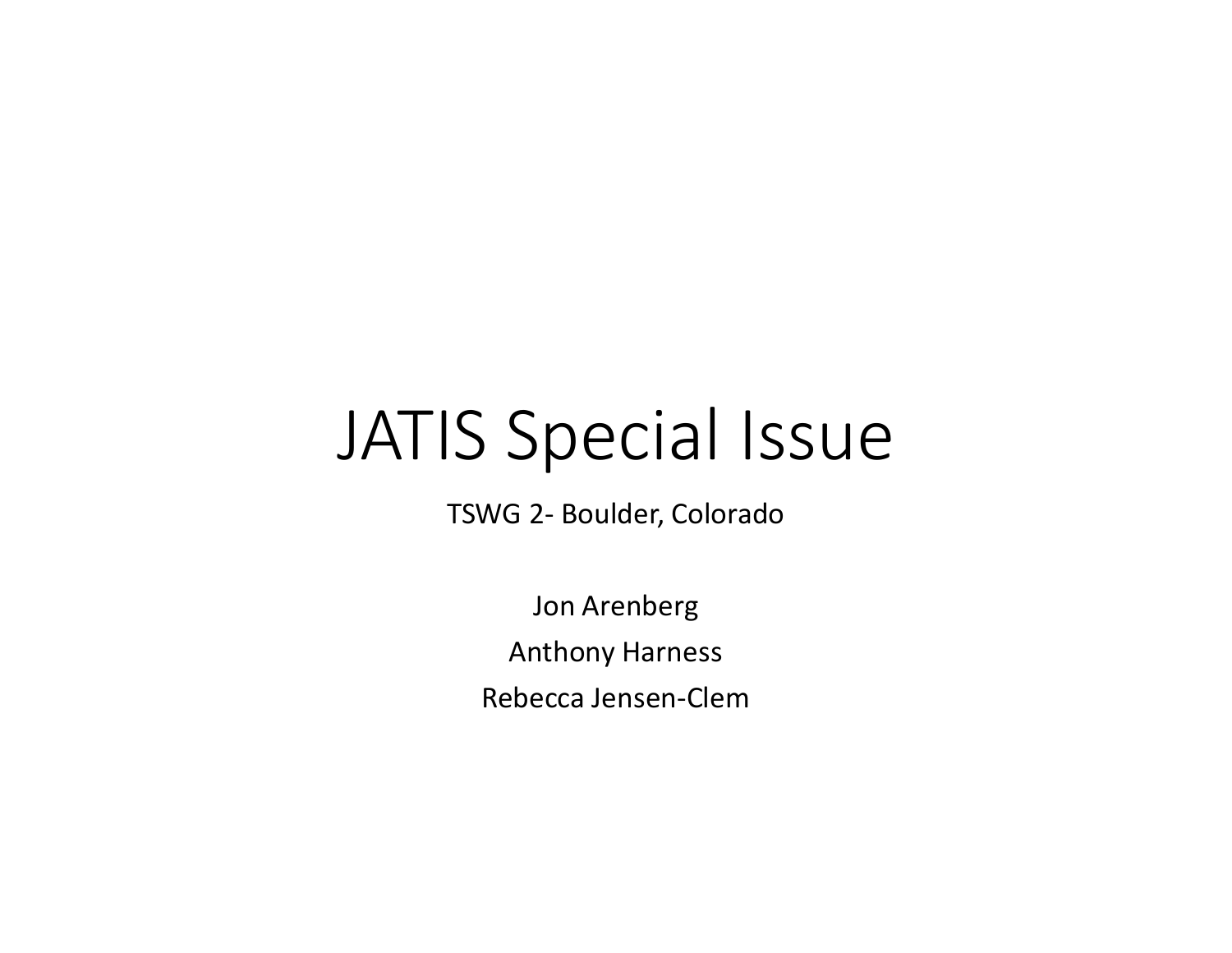## Need to Effectively Communicate Starshade Development Status

- Starshade literature is scattered and difficult to find all relevant results
	- IAU Books, ApJ, JOSA, SPIE (journals and proceedings), other conferences, NASA websites, company reports, notebooks and cocktail napkins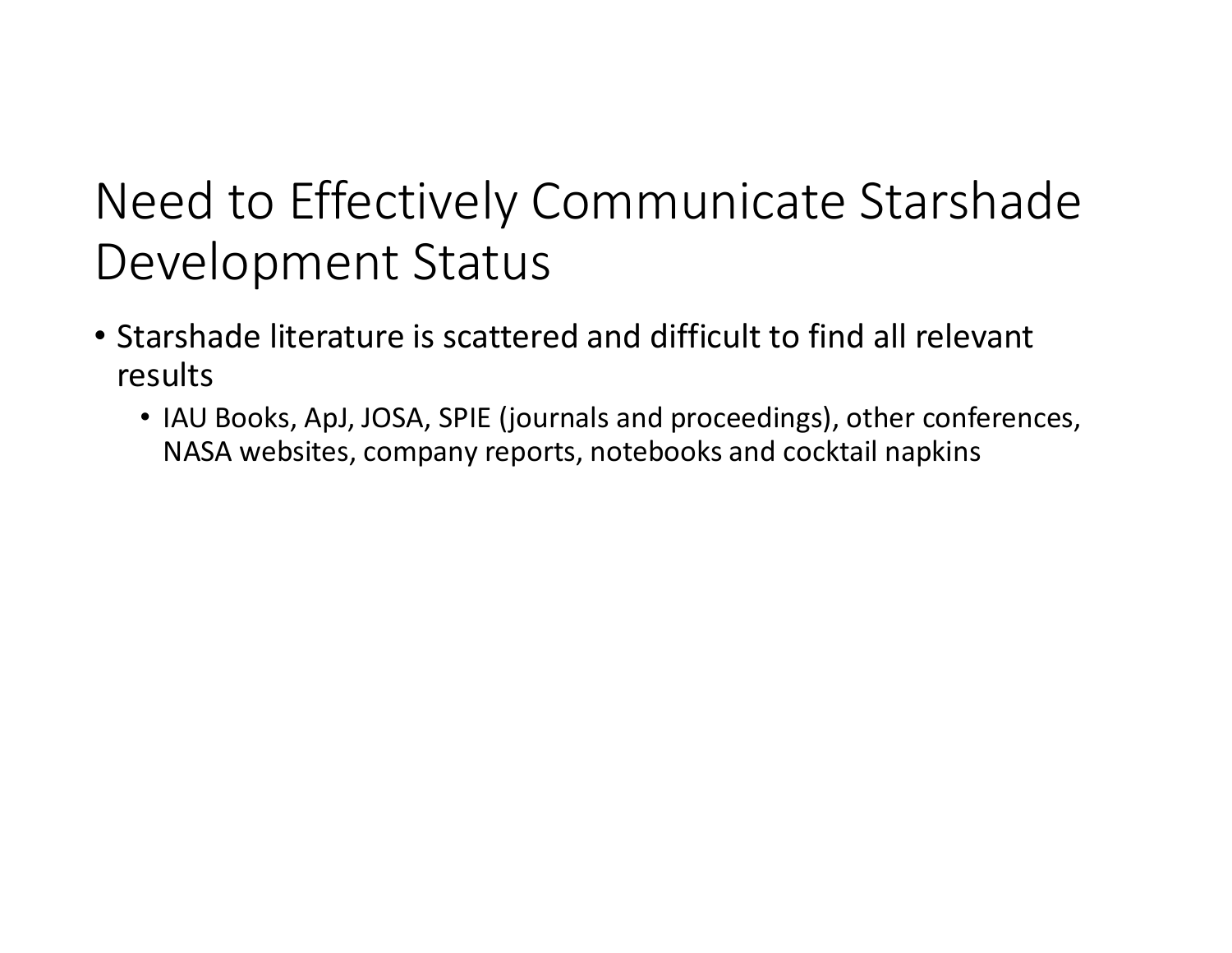## Need to Effectively Communicate Starshade Development Status

- Starshade literature is scattered and difficult to find all relevant results
	- IAU Books, ApJ, JOSA, SPIE (journals and proceedings), other conferences, NASA websites, company reports, notebooks and cocktail napkins
- This diaspora of results leaves the community with a poor familiarity with starshade development
	- Yesterday's question of tolerances as an example
	- Poor community choices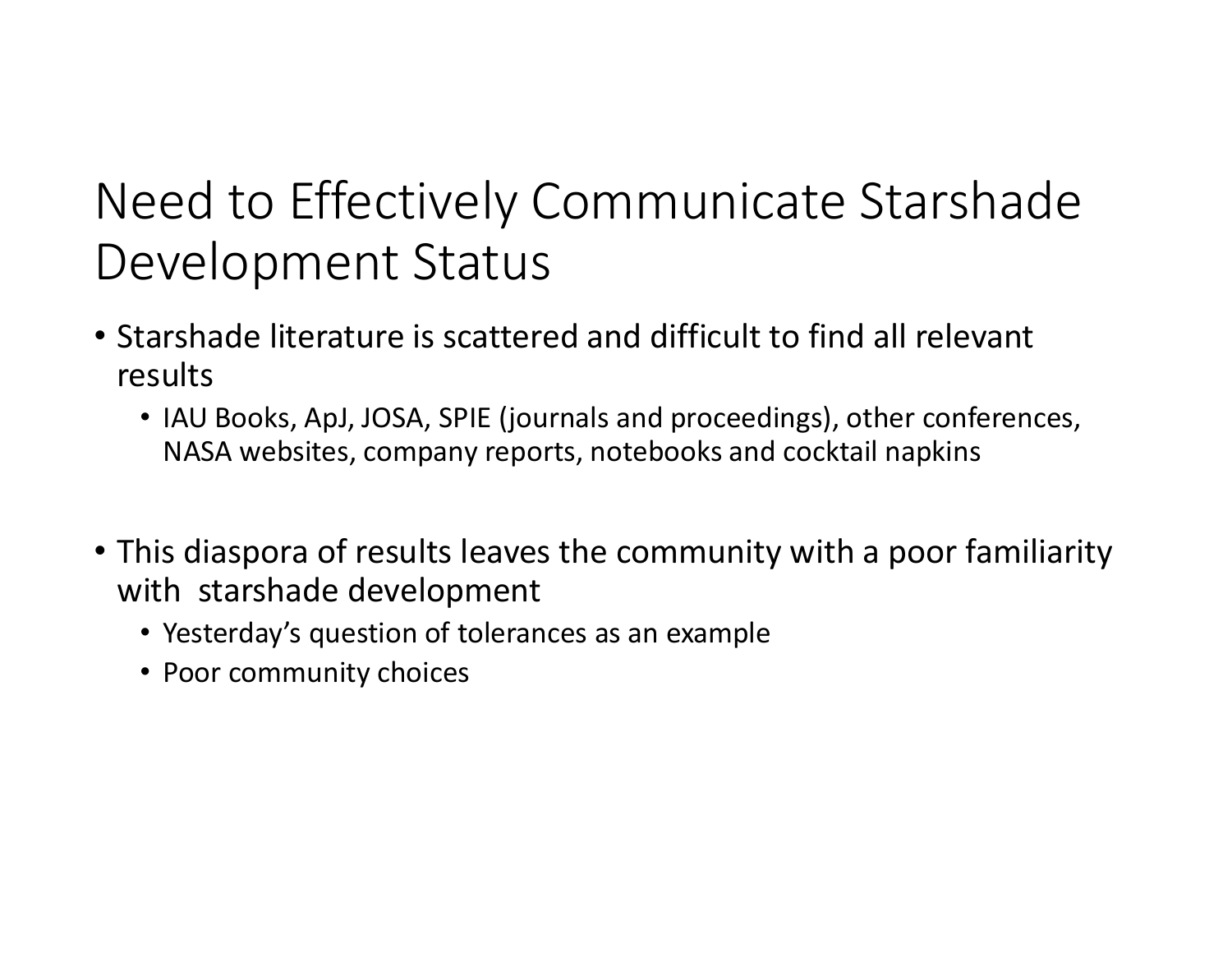## Need to Effectively Communicate Starshade Development Status

- Starshade literature is scattered and difficult to find all relevant results
	- IAU Books, ApJ, JOSA, SPIE (journals and proceedings), other conferences, NASA websites, company reports, notebooks and cocktail napkins
- This diaspora of results leaves the community with a poor familiarity with starshade development
	- Yesterday's question of tolerances as an example
	- Poor community choices
- Response—Put our eggs (results) in one basket, then show off the basket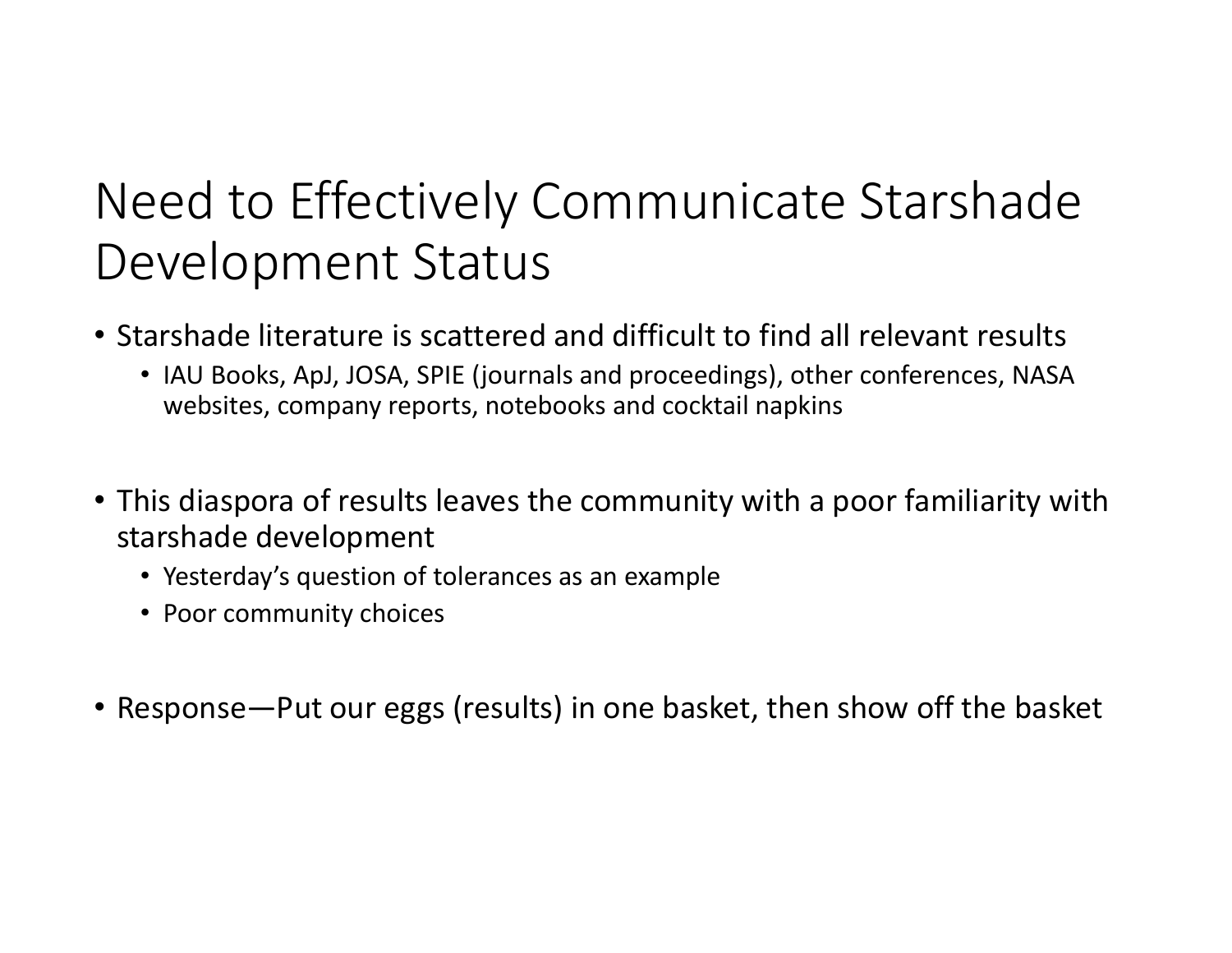



#### Editors: Jon Arenberg, Anthony Harness and Rebecca Jensen-Clem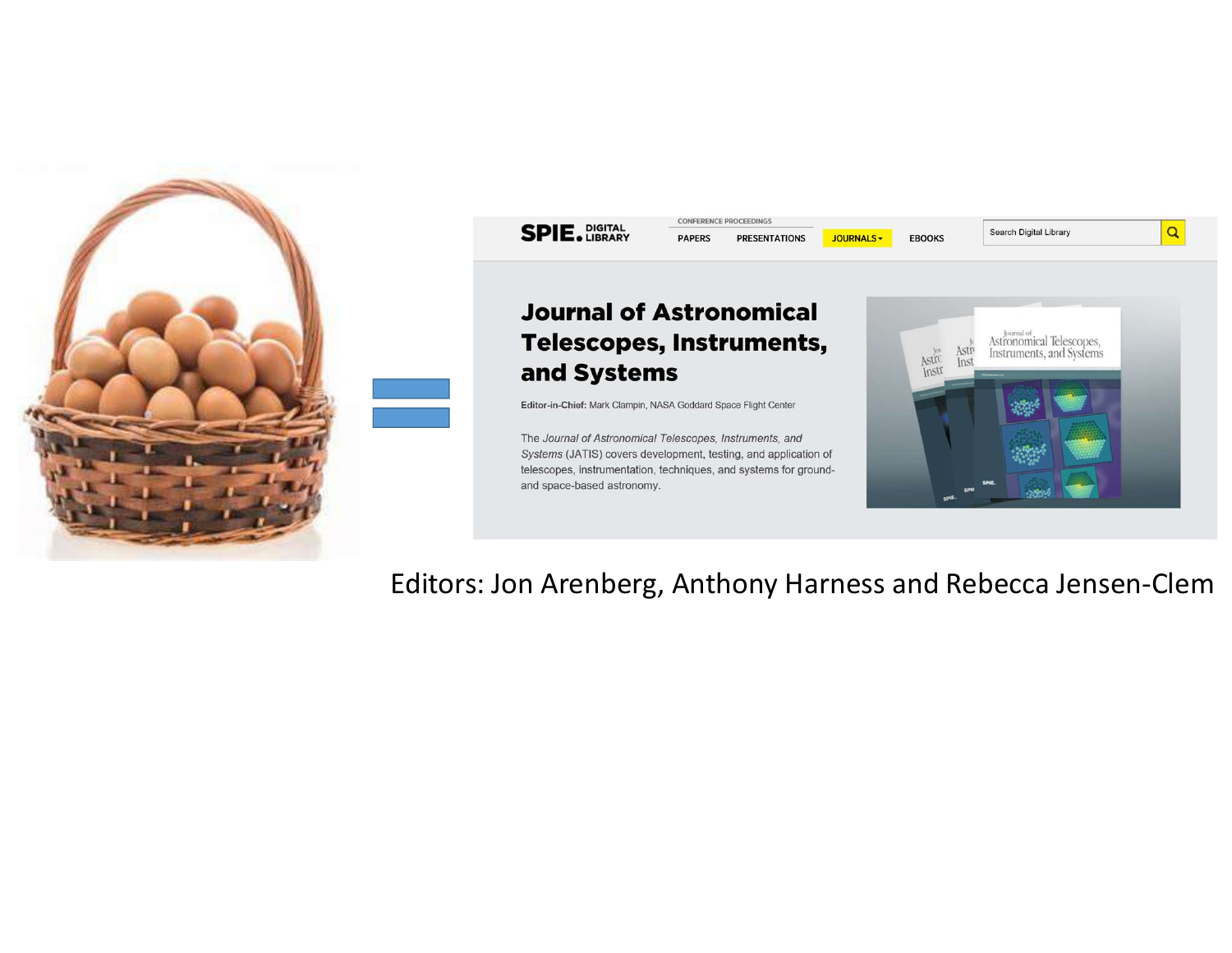



#### Editors: Jon Arenberg, Anthony Harness and Rebecca Jensen-Clem

#### Call for Papers

The call for papers has been posted on the JATIS website. Please distribute the following link to potential contributors:

https://www.spiedigitallibrary.org/journals/journal-of-astronomical-telescopes-instruments-and-systems/call-forpapers#Starshades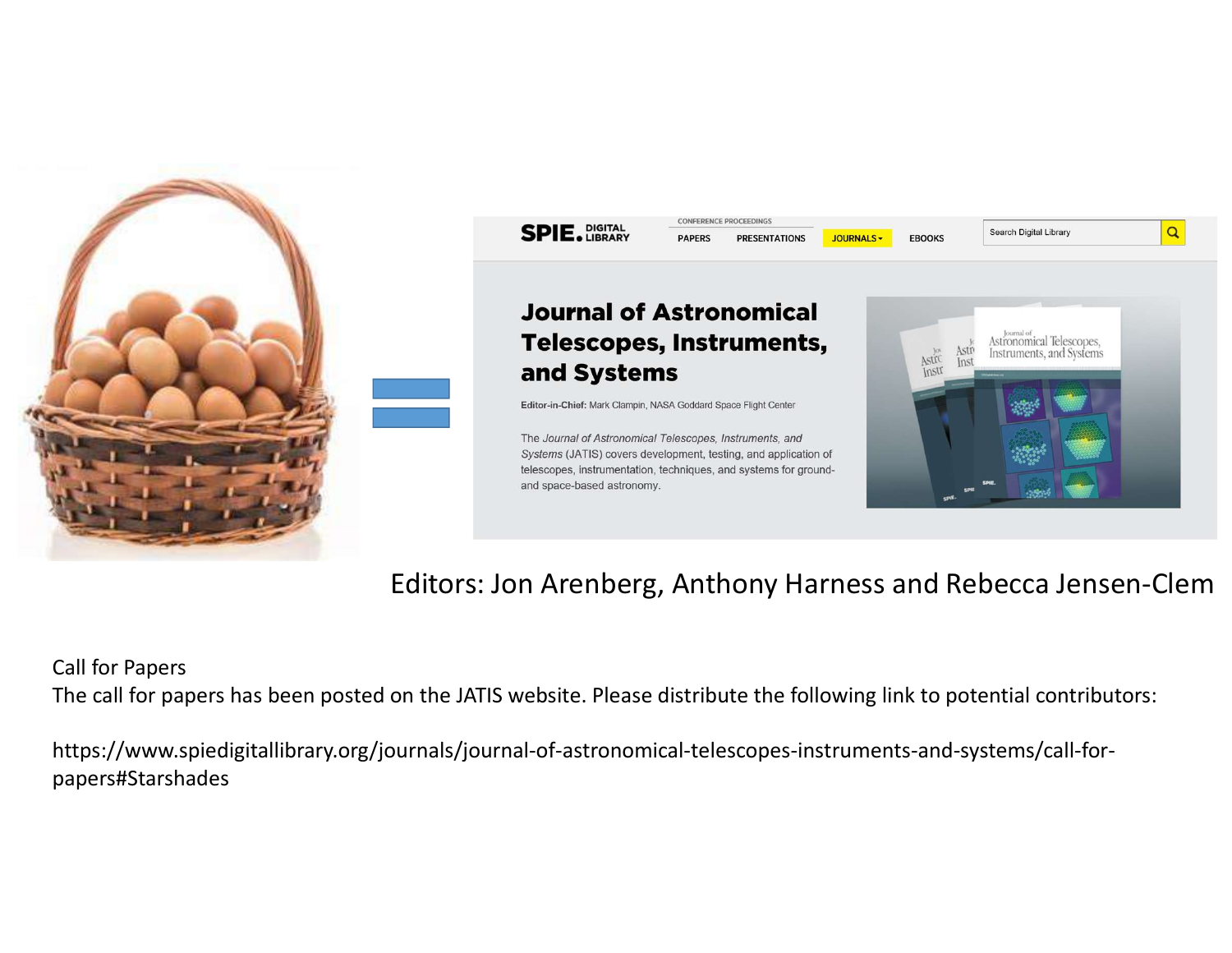## Call for Papers

- Error budgeting
- Starshade based missions (at all scales)
- Performance modeling
- Other science enabled by starshades, specifically non-exoplanet missions  $\bullet$
- Data processing, the reduction of starshade images to science data
- Optical modeling
- Optics of starshades
- Testing and verification of starshades
- Mission planning
- Image post processing
- Instrument design for use with a starshade
- Petal edge and face scattering
- Scaling rules
- Testing and verification
- Design (apodization) optimization of the starshade
- Formation sensing, maintenance and operations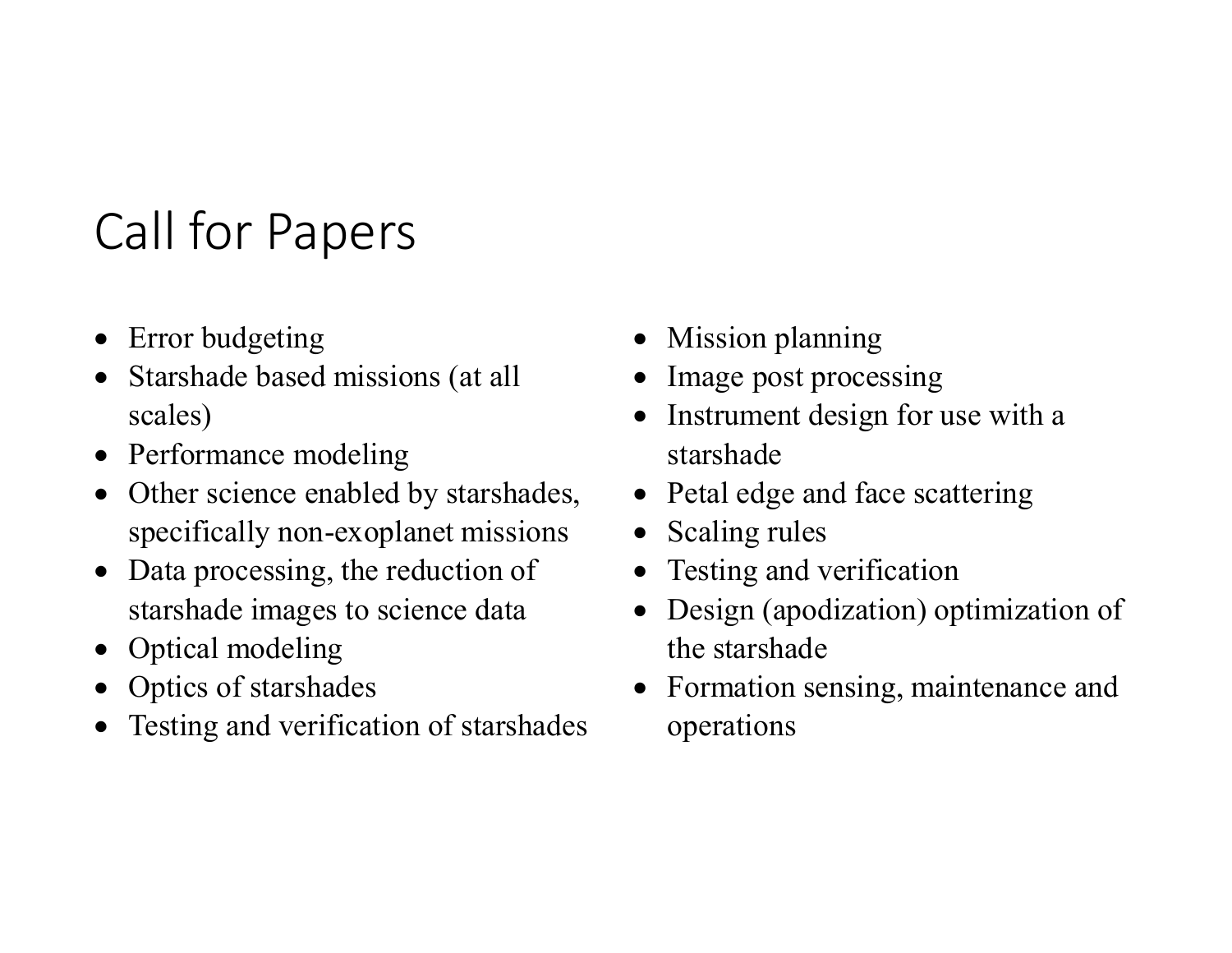### Time Line

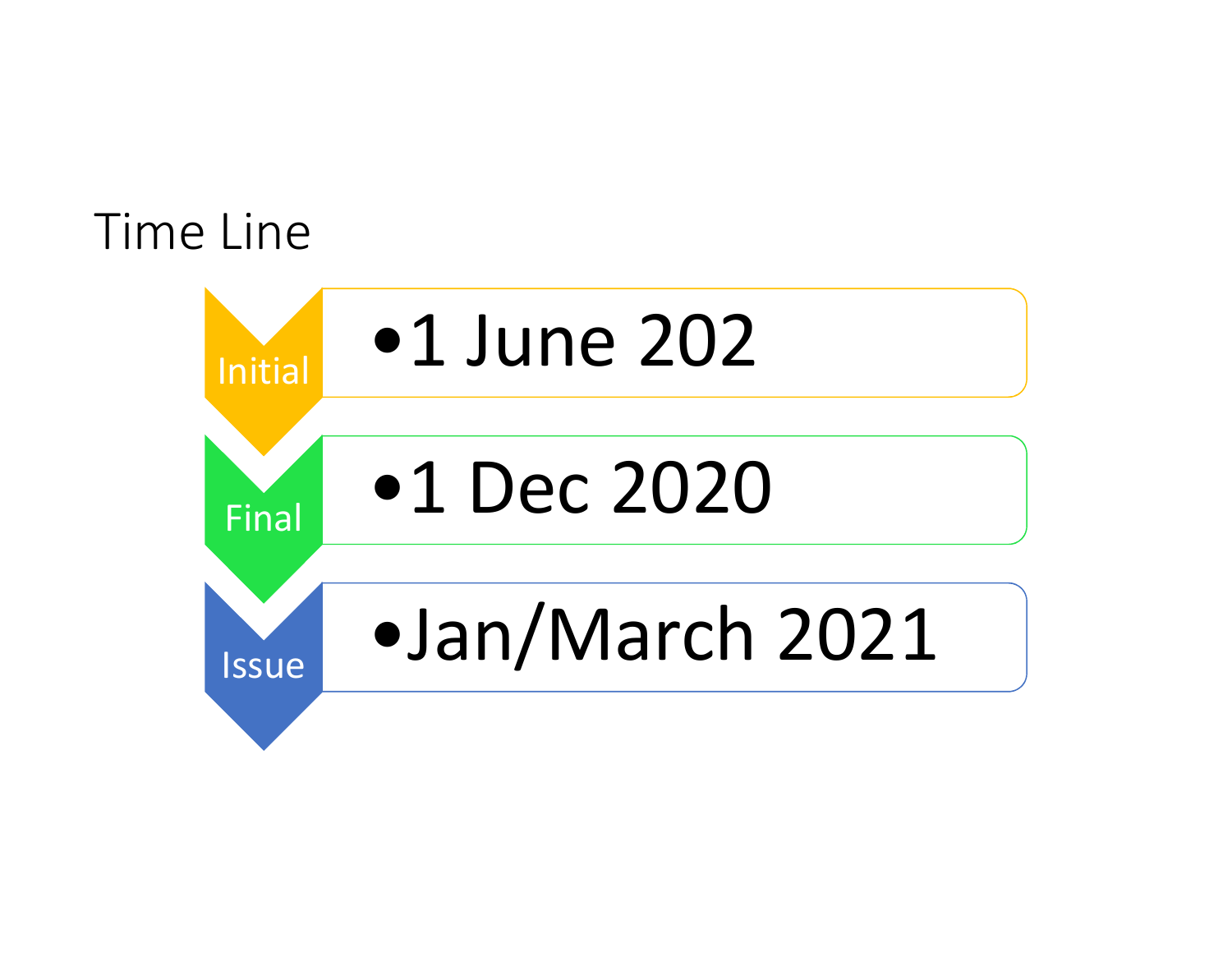# Have an idea for a contribution?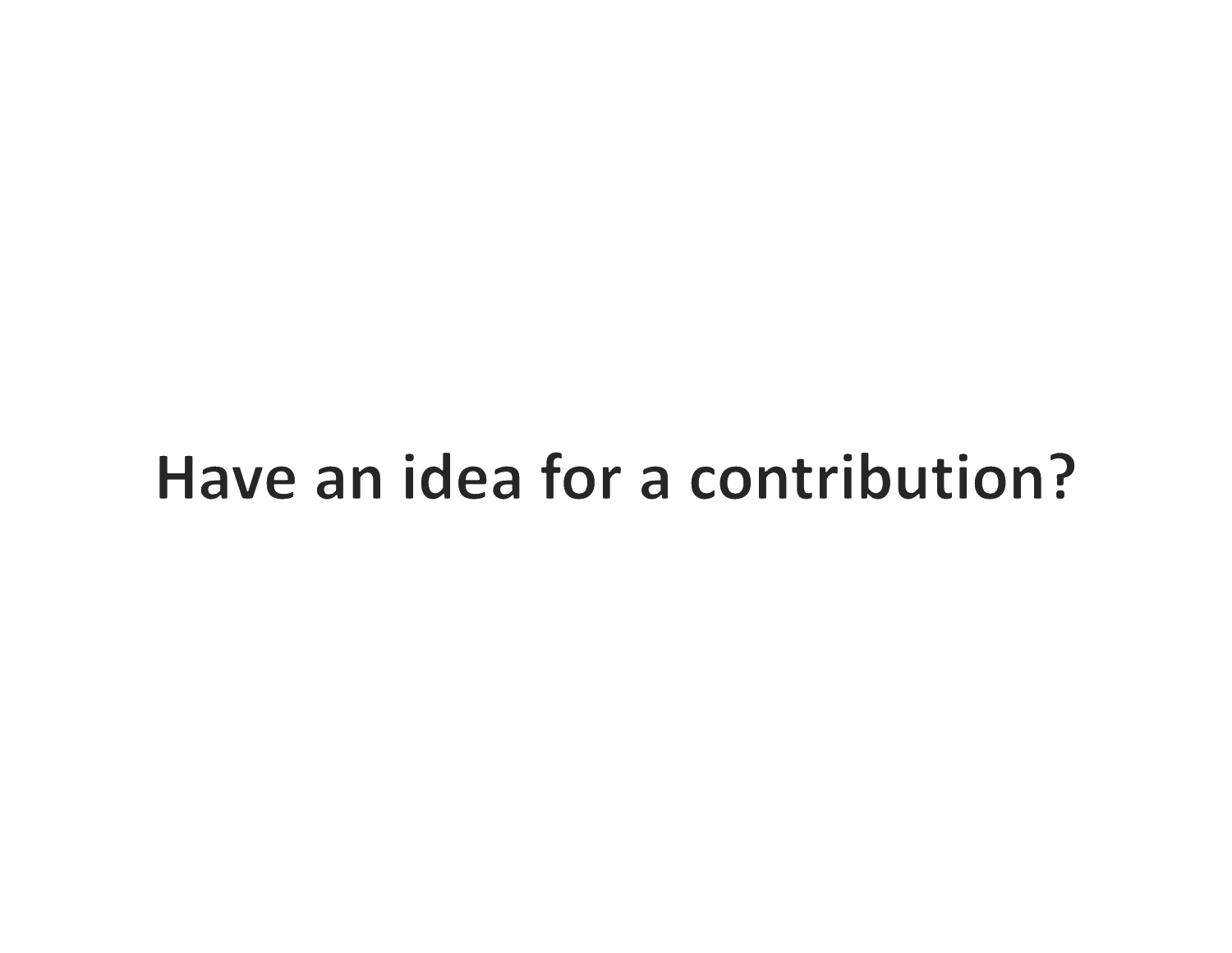# Let's talk about it.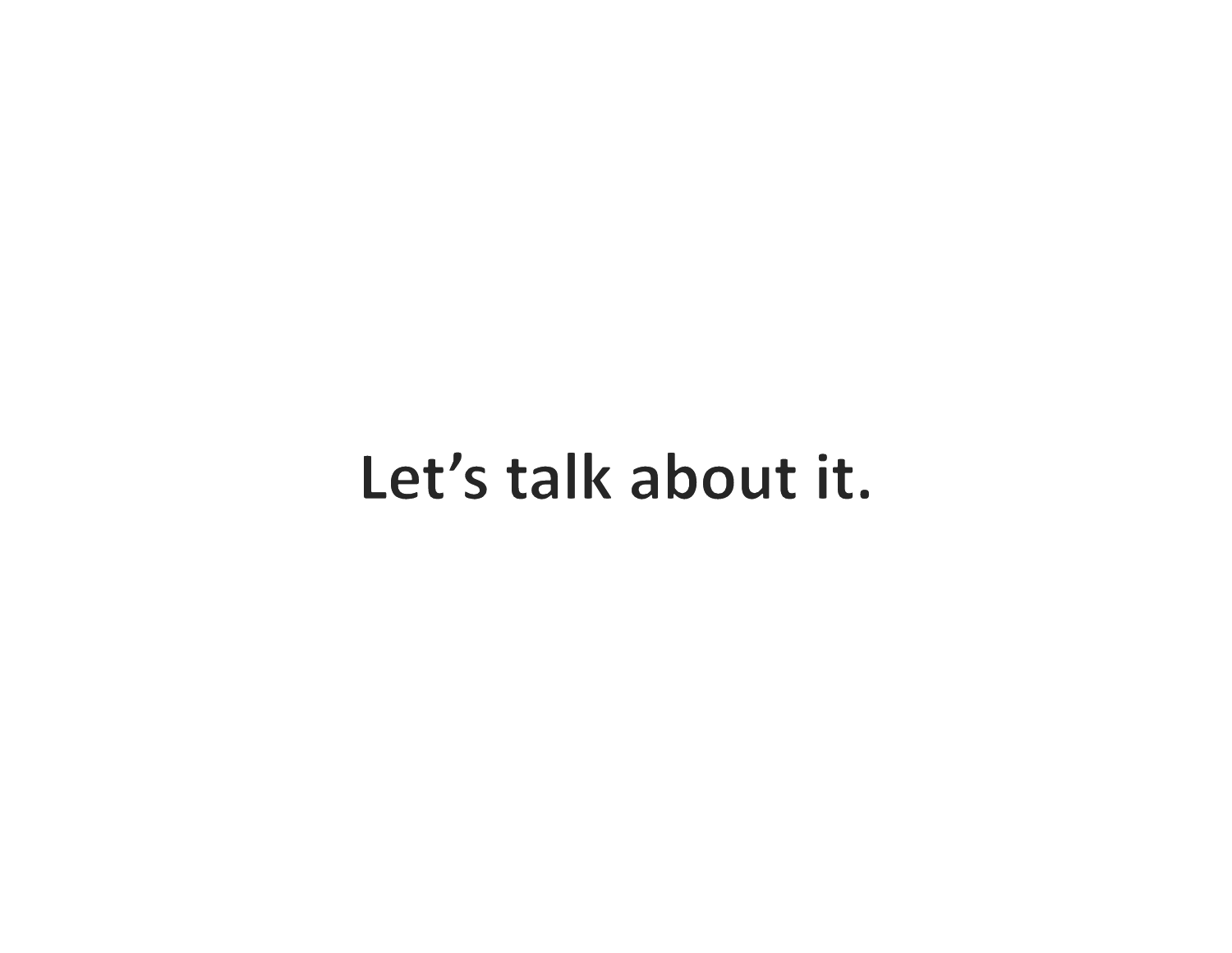